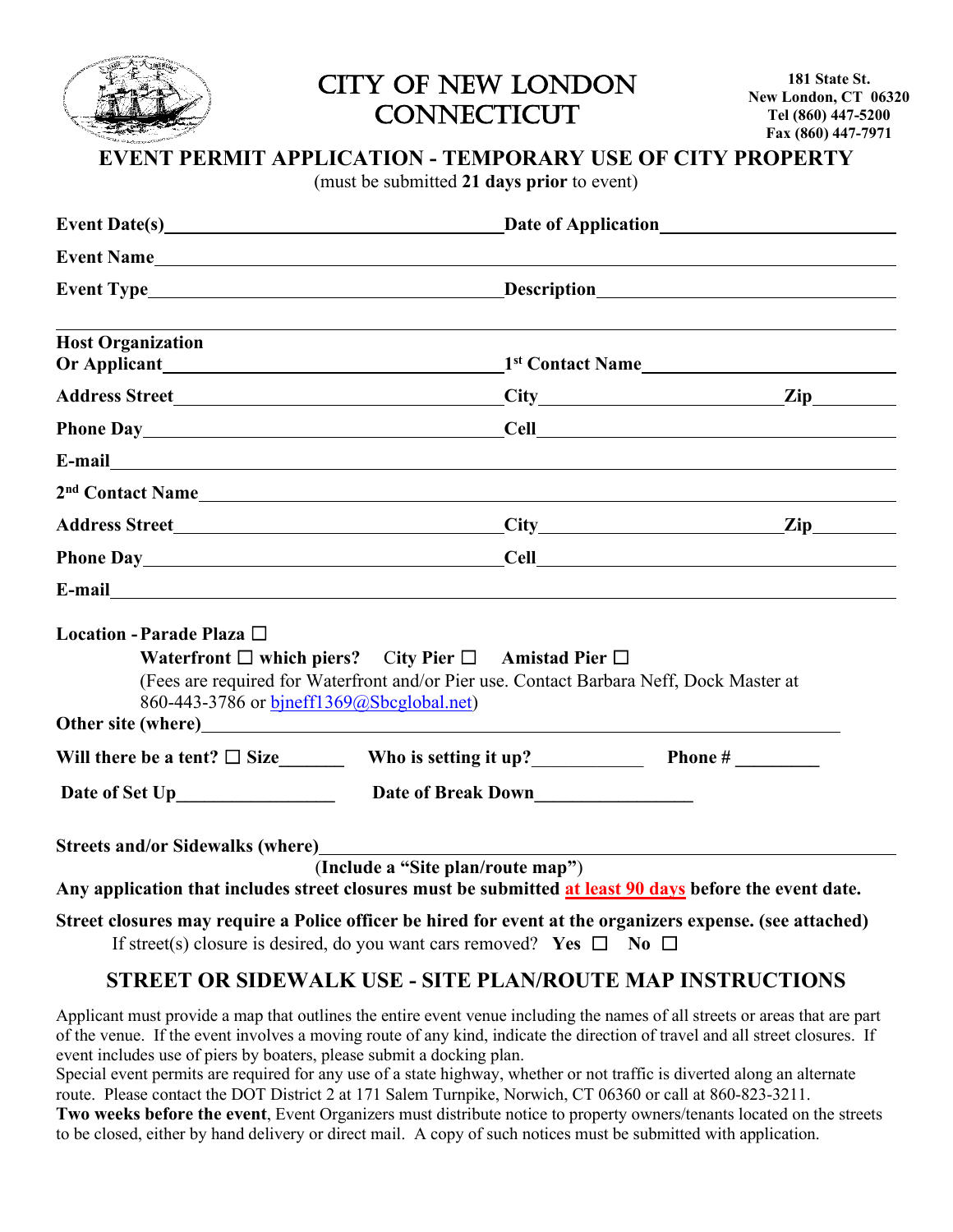## **EVENT SPECIFICS - HOURS OF USE**

| Day 1                                        |                                                                                   |                                                                                                                             |  |                                    |  |
|----------------------------------------------|-----------------------------------------------------------------------------------|-----------------------------------------------------------------------------------------------------------------------------|--|------------------------------------|--|
| <b>Set-up Time</b>                           |                                                                                   | <b>Actual Time of Event</b>                                                                                                 |  | <b>Clean-up Time</b>               |  |
|                                              |                                                                                   |                                                                                                                             |  |                                    |  |
|                                              |                                                                                   |                                                                                                                             |  |                                    |  |
| $\underline{\textbf{Day 2}}$ (if applicable) |                                                                                   |                                                                                                                             |  |                                    |  |
| <b>Set-up Time</b>                           |                                                                                   | <b>Actual Time of Event</b>                                                                                                 |  | <b>Clean-up Time</b>               |  |
|                                              |                                                                                   |                                                                                                                             |  |                                    |  |
|                                              |                                                                                   |                                                                                                                             |  |                                    |  |
|                                              |                                                                                   | <b>CITY SERVICES AND EQUIPMENT REQUESTS</b><br>(See attached Electric Service Agreement)                                    |  |                                    |  |
| Day 1<br>Electric                            |                                                                                   |                                                                                                                             |  |                                    |  |
| Location                                     | City Pier $\square$ Amistad Pier $\square$                                        |                                                                                                                             |  |                                    |  |
|                                              | Parade Plaza – Upper $\Box$                                                       | <b>Parade Plaza – Lower</b> $\Box$                                                                                          |  |                                    |  |
| Water                                        |                                                                                   |                                                                                                                             |  |                                    |  |
| Location                                     | City Pier $\square$ Amistad Pier $\square$                                        |                                                                                                                             |  |                                    |  |
|                                              | Water NOT available on Parade Plaza                                               |                                                                                                                             |  |                                    |  |
| $\underline{\text{Day 2}}$ (if applicable)   |                                                                                   |                                                                                                                             |  |                                    |  |
| Electric                                     |                                                                                   |                                                                                                                             |  |                                    |  |
| Location                                     | City Pier $\square$ Amistad Pier $\square$<br>Parade Plaza – Upper $\Box$         |                                                                                                                             |  | <b>Parade Plaza – Lower</b> $\Box$ |  |
|                                              |                                                                                   |                                                                                                                             |  |                                    |  |
| Water                                        |                                                                                   |                                                                                                                             |  |                                    |  |
| Location                                     | City Pier $\square$ Amistad Pier $\square$<br>Water NOT available on Parade Plaza |                                                                                                                             |  |                                    |  |
|                                              |                                                                                   | ***If additional days required, please add separate sheet for both<br>hours of use and City service and equipment requests. |  |                                    |  |
| <b>Trash Cans</b>                            |                                                                                   | Quantity Desired Location  Number 2014                                                                                      |  |                                    |  |
| <b>Barricades</b>                            |                                                                                   |                                                                                                                             |  |                                    |  |
| <b>Bleachers</b>                             |                                                                                   |                                                                                                                             |  |                                    |  |
|                                              |                                                                                   |                                                                                                                             |  |                                    |  |

If a banner is desired on the Eletonic Sign in front of Water Street Bridge, contact the City Administration, 860-447-5201 or  $\frac{\text{mmeness}(a)\text{new}$  ondonct.org for price and space availability.

If banner is desired at entrance to Waterfront Park, contact Barbara Neff, Dock Master, (860) 860-443-3786 or [bjneff1369@sbcglobal.net\)](mailto:bjneff1369@sbcglobal.net) for price and availability.

## **Notification will follow regarding fees for Police, Fire, and/or Public Works services.**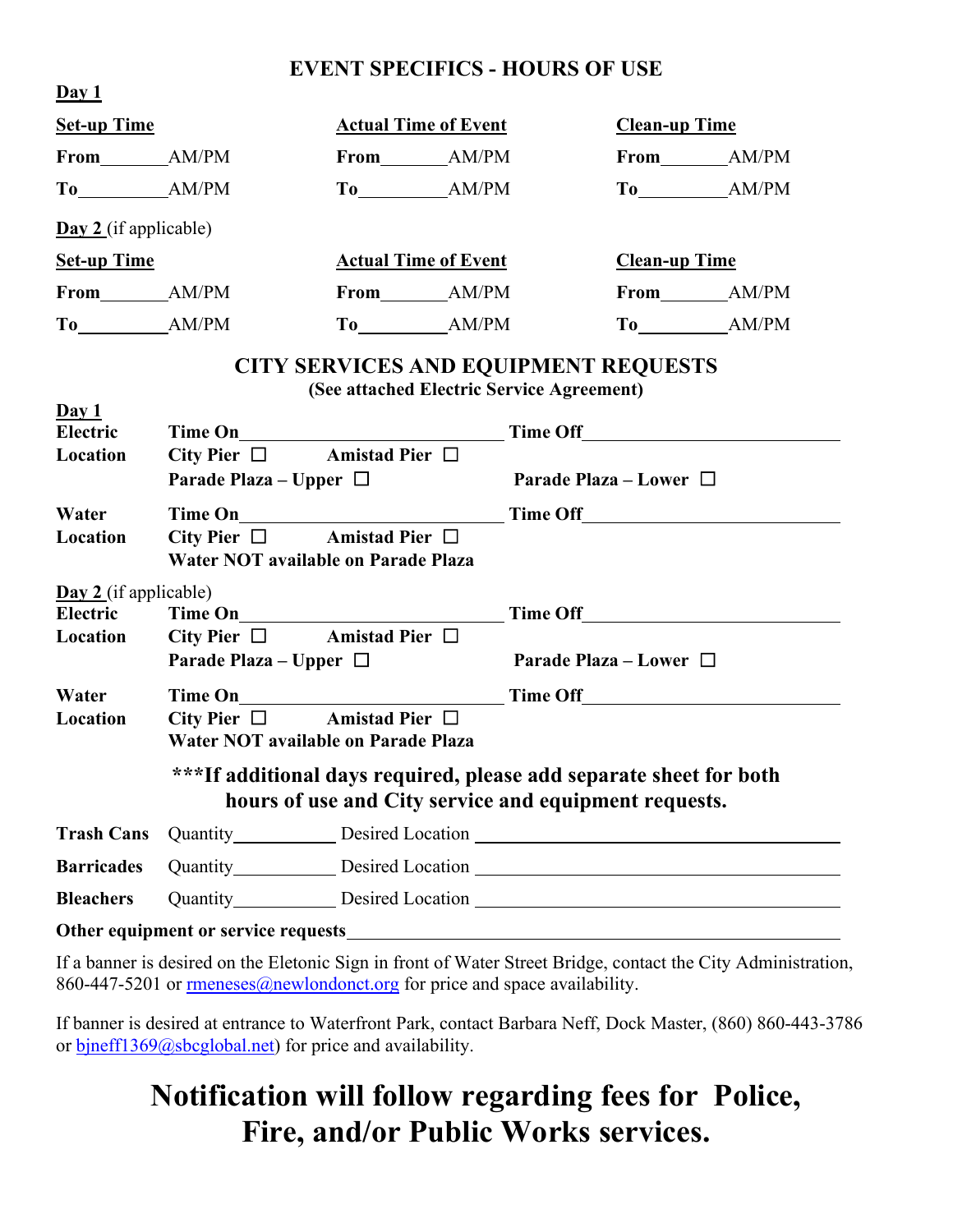#### **ADDITIONAL EVENT DETAILS**

| Anticipated Attendance – Adults                                                                                                                                                                                                                                                                                                                                                   |                      |                         | <b>Children</b> | <b>Total</b>                                                                                                                                                                                                                   |  |  |
|-----------------------------------------------------------------------------------------------------------------------------------------------------------------------------------------------------------------------------------------------------------------------------------------------------------------------------------------------------------------------------------|----------------------|-------------------------|-----------------|--------------------------------------------------------------------------------------------------------------------------------------------------------------------------------------------------------------------------------|--|--|
| Will there be music?                                                                                                                                                                                                                                                                                                                                                              | Yes $\Box$ No $\Box$ |                         |                 |                                                                                                                                                                                                                                |  |  |
| Will the music be amplified, i.e. sound system, microphone, bullhorn or DJ? Yes $\Box$ No $\Box$<br>If yes: Amplified sound requires a Noise Permit (attached)                                                                                                                                                                                                                    |                      |                         |                 |                                                                                                                                                                                                                                |  |  |
| Will you be having oversized tents at the event? Yes $\square$ No $\square$<br>If yes: A building inspection will be required for tents over the size of                                                                                                                                                                                                                          |                      |                         |                 |                                                                                                                                                                                                                                |  |  |
| Is the Host Organization a commercial entity? Yes $\square$ No $\square$                                                                                                                                                                                                                                                                                                          |                      |                         |                 |                                                                                                                                                                                                                                |  |  |
| Is the Host Organization a bona fide tax exempt, nonprofit group? Yes $\Box$ No $\Box$                                                                                                                                                                                                                                                                                            |                      |                         |                 | If yes, attach documentation confirming status.                                                                                                                                                                                |  |  |
| Is the event open to the public?                                                                                                                                                                                                                                                                                                                                                  | Yes $\Box$           | $\overline{N_0}$ $\Box$ |                 |                                                                                                                                                                                                                                |  |  |
| Will there be porta potties                                                                                                                                                                                                                                                                                                                                                       | Yes $\Box$           | No $\Box$               |                 | If so, Where the same state of the state of the state of the state of the state of the state of the state of the state of the state of the state of the state of the state of the state of the state of the state of the state |  |  |
| Will an admission fee be charged? Yes $\Box$                                                                                                                                                                                                                                                                                                                                      |                      | $\bf{No}$ $\Box$        |                 |                                                                                                                                                                                                                                |  |  |
| Is this a fundraiser?                                                                                                                                                                                                                                                                                                                                                             | Yes $\Box$           | $\bf{No}$ $\Box$        |                 |                                                                                                                                                                                                                                |  |  |
| Will vendors be selling food?                                                                                                                                                                                                                                                                                                                                                     | Yes $\Box$           | $\bf{No}$ $\Box$        |                 |                                                                                                                                                                                                                                |  |  |
| Will vendors be selling goods?                                                                                                                                                                                                                                                                                                                                                    | Yes $\Box$           | $\bf{No}$ $\Box$        |                 |                                                                                                                                                                                                                                |  |  |
| Does the event include fireworks? Yes $\Box$                                                                                                                                                                                                                                                                                                                                      |                      | $\bf{No}$ $\Box$        |                 |                                                                                                                                                                                                                                |  |  |
| Will refreshments be served?                                                                                                                                                                                                                                                                                                                                                      | Yes $\Box$           | $\bf{No}$ $\Box$        |                 |                                                                                                                                                                                                                                |  |  |
| Will event be catered?                                                                                                                                                                                                                                                                                                                                                            | Yes $\Box$           | $\bf{No}$ $\Box$        |                 |                                                                                                                                                                                                                                |  |  |
| Caterers' Phone<br>If yes: Name of Caterer<br>Caterers' Ledge Light Health District certificate must be attached.                                                                                                                                                                                                                                                                 |                      |                         |                 |                                                                                                                                                                                                                                |  |  |
| Will service of beer, wine and/or alcohol for consumption on site be available? Yes $\square$ No $\square$<br>If YES, From<br>AM/PM<br>AM/PM<br>To the contract of the contract of the contract of the contract of the contract of the contract of the contract of the contract of the contract of the contract of the contract of the contract of the contract of the contrac    |                      |                         |                 |                                                                                                                                                                                                                                |  |  |
| A SIGNED TEMPORARY LIQUOR PERMIT IS REQUIRED (if alcohol will be on site)<br>All events involving alcohol require a Temporary Liquor Permit which is issued by the State of CT.<br>A copy of the alcohol purveyor's license is NOT sufficient. The application can be found on the State<br>of CT web-site http://www.ct.gov/dcp/lib/dcp/New Application - TEMPORARY PERMITS.pdf. |                      |                         |                 |                                                                                                                                                                                                                                |  |  |
|                                                                                                                                                                                                                                                                                                                                                                                   |                      |                         |                 | <b>Required Liquor Liability insurance - a minimum limit of \$1,000,000 per occurrence and</b><br>\$3,000,000 aggregate required.                                                                                              |  |  |
| <b>EVENT CERTIFICATE OF INSURANCE</b>                                                                                                                                                                                                                                                                                                                                             |                      |                         |                 |                                                                                                                                                                                                                                |  |  |
| ALL applications require a Certificate of Insurance (COI)                                                                                                                                                                                                                                                                                                                         |                      |                         |                 |                                                                                                                                                                                                                                |  |  |

General Liability insurance with a minimum limit of \$1,000,000 per occurrence and a \$3,000,000 aggregate listing the City of New London, 181 State Street, New London, CT 06320 as certificate holder is required.

### **Proof of coverage MUST BE submitted BEFORE application will be approved.**

For more information on the Certificate of Insurance requirement please call Richelle Meneses at 860-447-5200.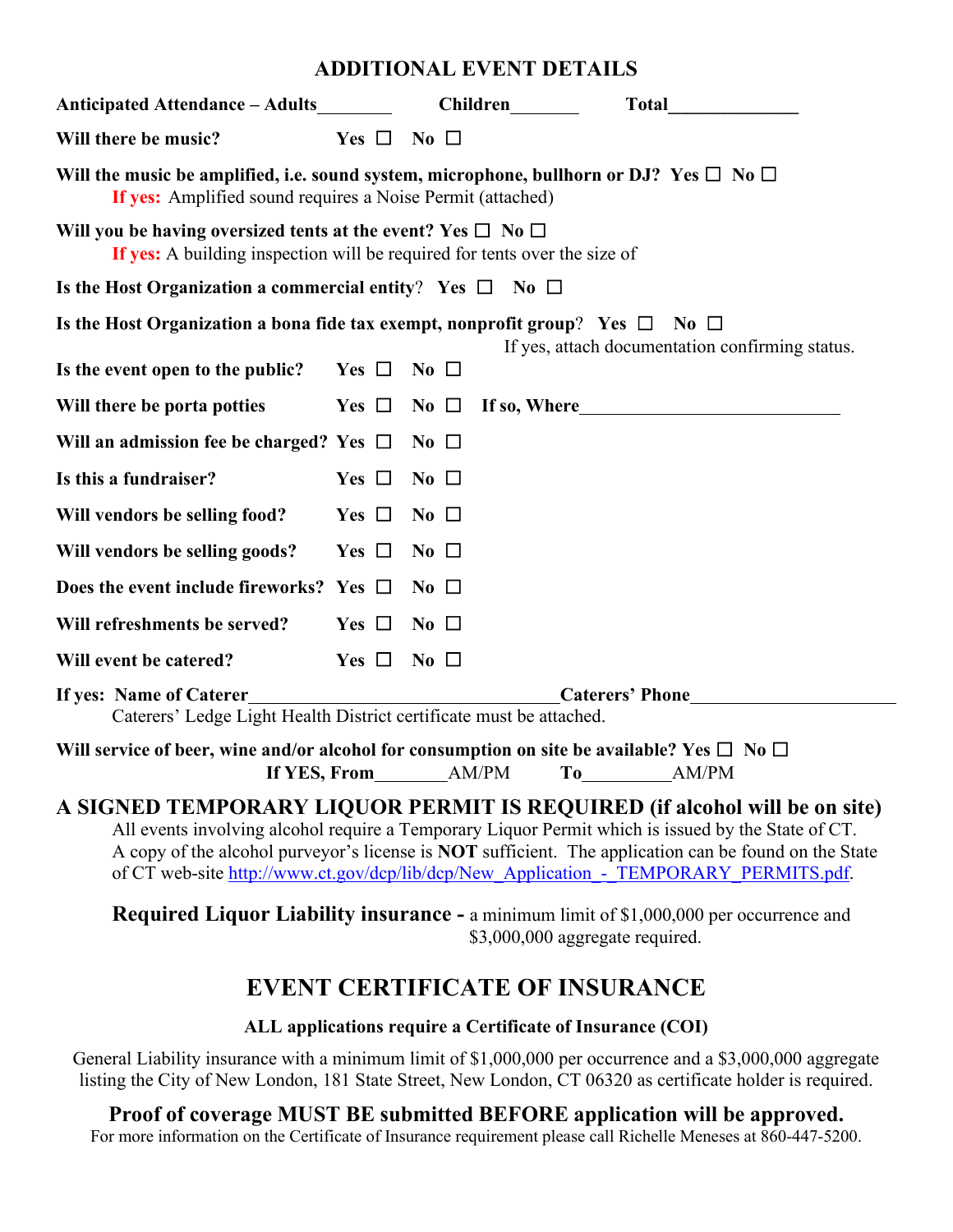#### **APPLICATION AGREEMENT**

I, the undersigned, as applicant or on behalf of applicant, signify that the information provided on this application is true and correct and hereby accept full responsibility for any breakage or damage to property or building, and for deportment and conduct of those attending the function for which the facility is requested. I agree to indemnity and hold harmless the City and its officers, officials, employees and volunteers from and against all claims, damages, losses and expenses including attorney fees arising out of the negligent act or omission or myself, any agent, anyone directly or indirectly by them or anyone for whose acts by them may be liable, except where cause by the active negligence, sole negligence or willful misconduct of the city. I also agree to provide the city with a certificate of insurance listing the City as the names insured. If permission is granted, my representative or I agree to be present during the entire use of the facility. My signature below signifies that I agree to abide by all of the conditions of this application, the Facility Use Policy and of any permit issued based on this application.

I also agree to pay for the City of New London all costs the city may incur as a result of any failure to comply withal these conditions including damages due to the failure to leave the premises in a rentable condition.

I understand that I or my designee are responsible for obtaining any and all permits or licenses that may be required by law, rule or regulation for the above listed event.

I understand that City invoices related to this event may be required to be paid in full prior to obtaining an authorized permit.

Signature Date

Print Name

**Return signed application to: Richelle Meneses at [rmeneses@n](mailto:rmeneses@)ewlondonct.org or mail to The City of New London/Mayors' Office, 181 State Street, New London, CT 06320**

#### **CITY APPROVAL**

Michael E. Passero, Mayor, City of New London Date

Conditions of approval are: